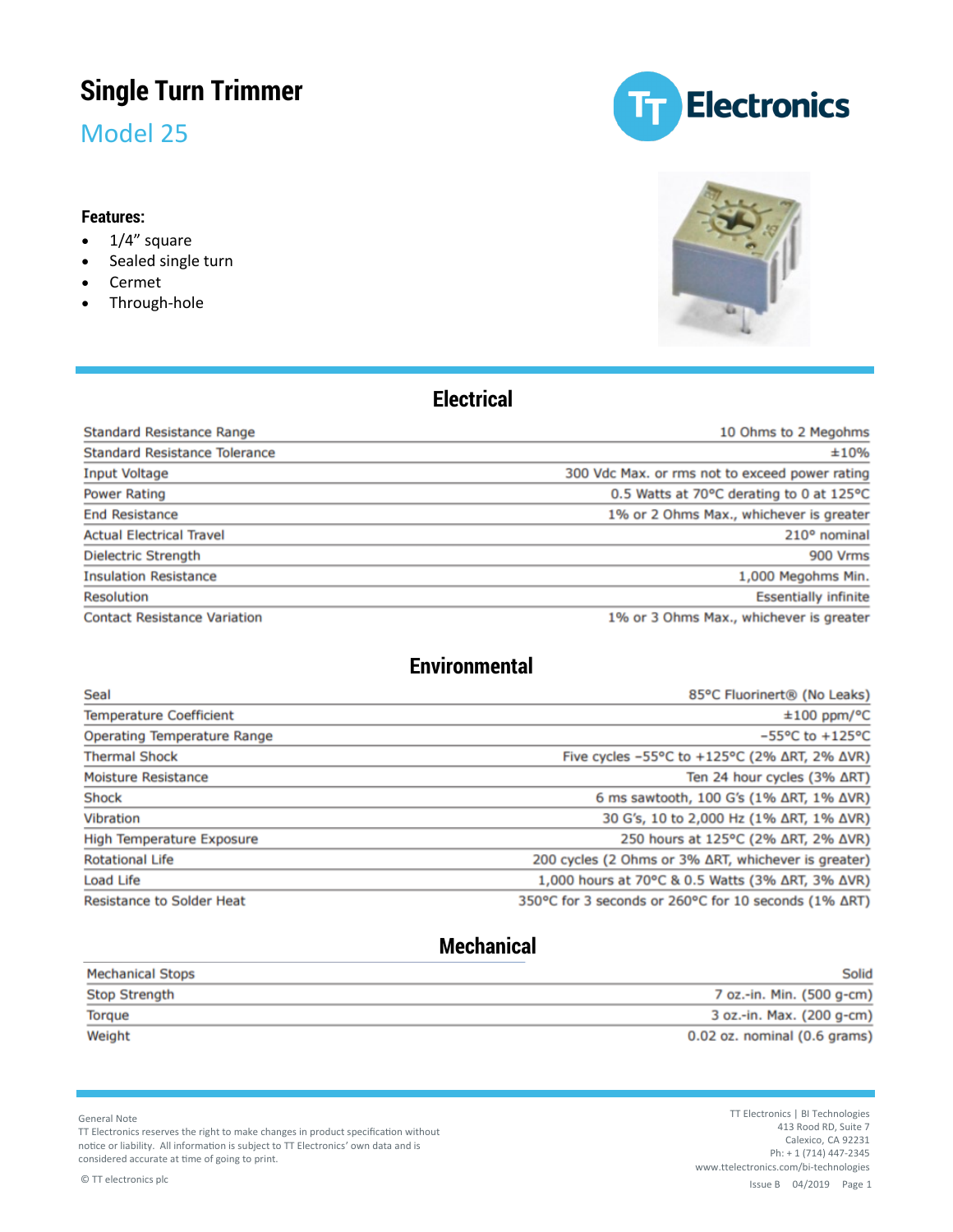# **Single Turn Trimmer**



Model 25



### **Packaging Information**

Standard (no code): Tubes. 50 units each. All units oriented wth #1 pin to same side.

Option (TR code, only for U or V pin style): Tape & Reel. All units oriented with #3 pin toward direction of feed.

|      | <b>Pin Style</b>         | v               | U               |
|------|--------------------------|-----------------|-----------------|
| Tape | $Width =$                | $18 \text{ mm}$ | $18 \text{ mm}$ |
|      | Single hole sprocket $=$ | $0.50''$ pitch  | $0.50''$ pitch  |
|      | $Capacity =$             | 1,000 units     | 750 units       |
| Reel | $Diameter =$             | 14" (363 mm)    | 14" (363 mm)    |

Option (AP code, only for U or V pin style): Ammo pack. Tape fold 12". Box 2.0" x 13.4" x 13.8" (50 mm x 340 mm x 350 mm)

#### **Standard Resistance Values, Ohms Circuit Diagram**

| 10 | 100 | 1K | 10K        | 100K | 1Meg |
|----|-----|----|------------|------|------|
| 20 | 200 | 2К | <b>20K</b> | 200K | 2Meg |
| 50 | 500 | 5К | <b>50K</b> | 500K |      |





TT Electronics reserves the right to make changes in product specification without notice or liability. All information is subject to TT Electronics' own data and is considered accurate at time of going to print.

© TT electronics plc and the contract of the contract of the contract of the contract of the contract of the contract of the contract of the contract of the contract of the contract of the contract of the contract of the c TT Electronics | BI Technologies 413 Rood RD, Suite 7 Calexico, CA 92231 Ph: + 1 (714) 447-2345 www.ttelectronics.com/bi-technologies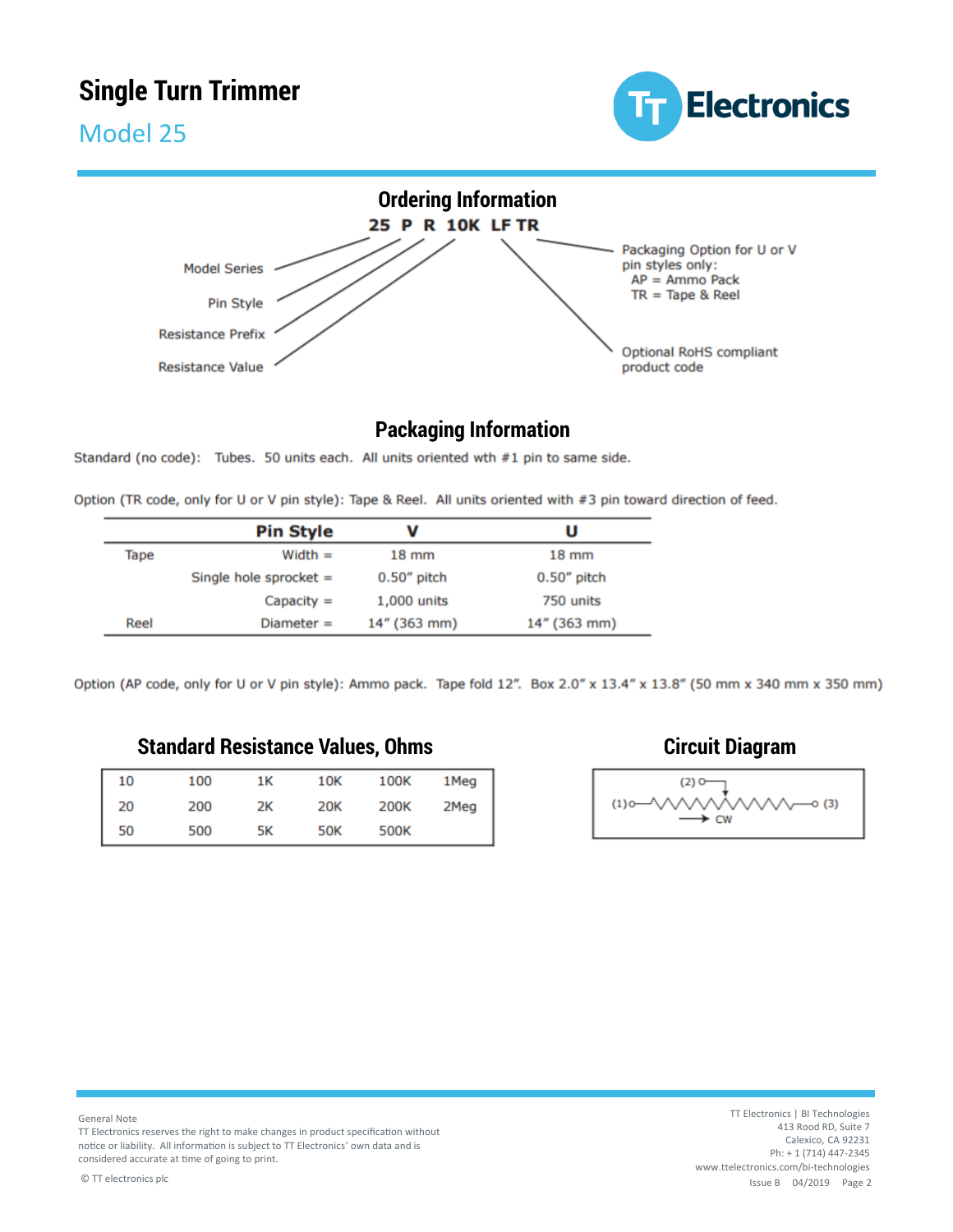# **Single Turn Trimmer**

# Model 25





**Outline Drawings—Top Adjustment**

#### General Note

TT Electronics reserves the right to make changes in product specification without notice or liability. All information is subject to TT Electronics' own data and is considered accurate at time of going to print.

© TT electronics plc and the contract of the contract of the contract of the contract of the contract of the contract of the contract of the contract of the contract of the contract of the contract of the contract of the c TT Electronics | BI Technologies 413 Rood RD, Suite 7 Calexico, CA 92231 Ph: + 1 (714) 447-2345 www.ttelectronics.com/bi-technologies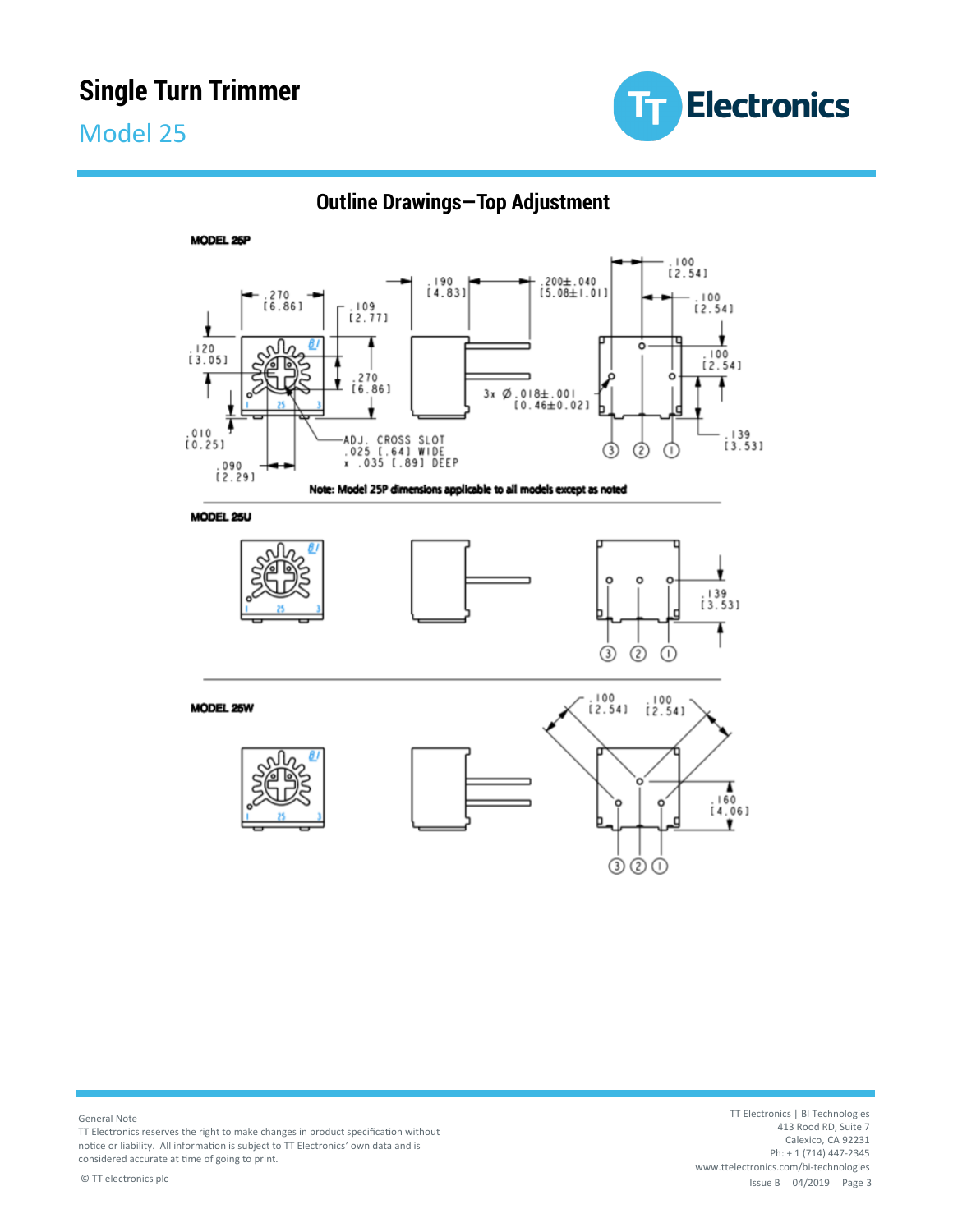





## **Outline Drawings—Side Adjustment**

General Note

TT Electronics reserves the right to make changes in product specification without notice or liability. All information is subject to TT Electronics' own data and is considered accurate at time of going to print.

© TT electronics plc and the contract of the contract of the contract of the contract of the contract of the contract of the contract of the contract of the contract of the contract of the contract of the contract of the c TT Electronics | BI Technologies 413 Rood RD, Suite 7 Calexico, CA 92231 Ph: + 1 (714) 447-2345 www.ttelectronics.com/bi-technologies